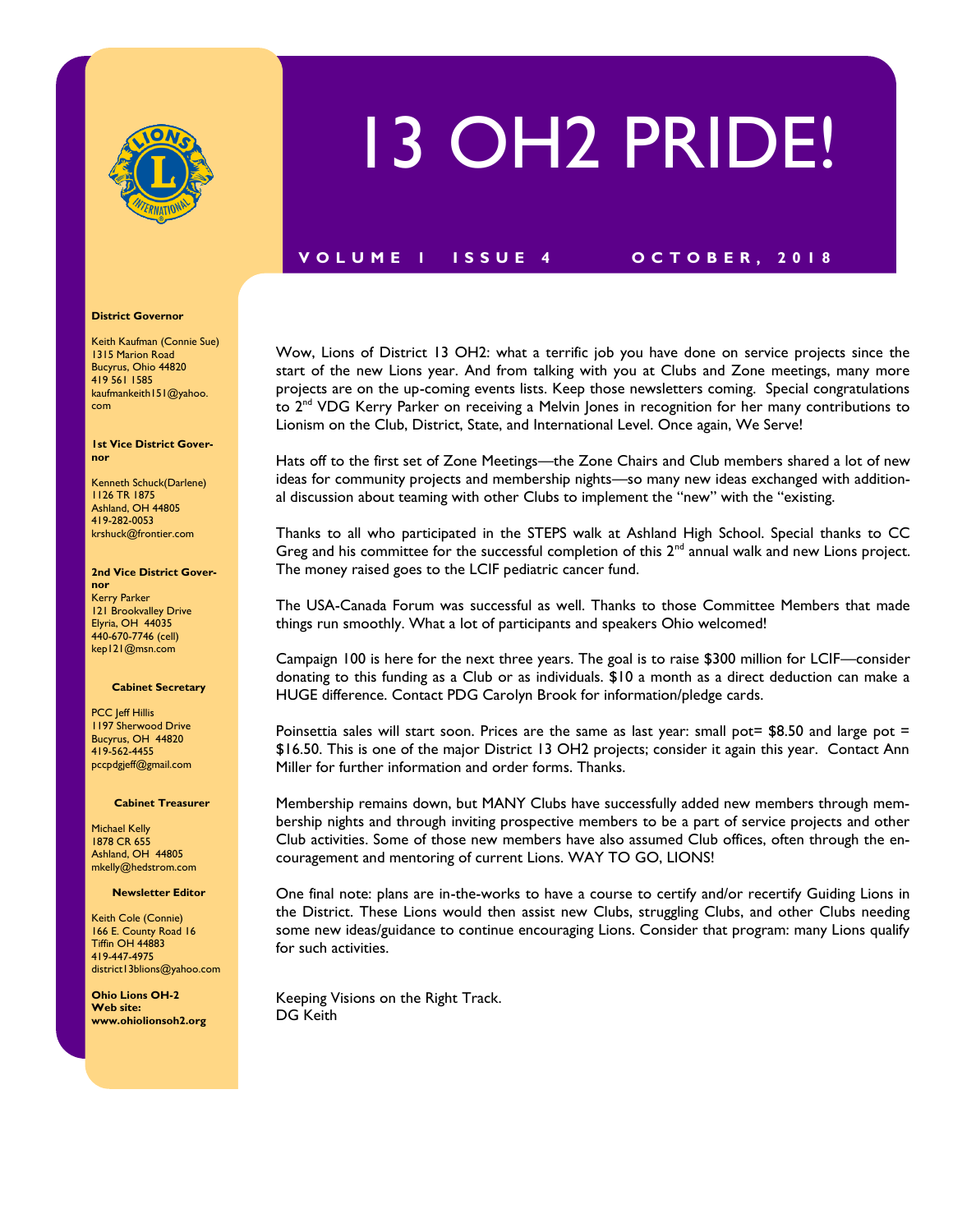### 1st VDG Kenny

I have had many opportunities in my life to attend outstanding conventions and conferences including one of the largest Lions Conventions ever, in Chicago; and almost a dozen National FFA conventions with 25,000 to 30,000 in attendance. By far, the USA / Canada Leadership Forum that I recently took part in was the most inspiring and informative convention or conference I have ever attended. I had always heard good things about the Forum, but what I had heard was not even close to describing how amazing it actually was. From the quality of the seminars, to the ability to interact with other Lions from around the world, the whole experience is almost indescribable. The Forum is held every year in the USA or Canada and I would strongly encourage everyone to attend at least one.

### **Leadership is practiced not so much in words as in attitude and in actions. Harold S. Geneen**

Has your club begun the process of planning for a membership recruitment meeting or drive? Too often we throw something together and the results are equal to the effort. Take the time and use the Ohio Plan it works if followed completely. I provided each club a copy in their Membership Chair bags in May, however if you need another copy please let me know. I know recruiting is not one of the most enjoyable projects for anyone, but approach it as an opportunity to expose others to the organization you get so "Touchdown"!! If your club has not apmuch enjoyment from.

Shouldn't everyone have the opportunity that you have to be a Lion? Be sure to explain not only what we do but the "why" of what we do. We make a difference in the lives of others. We prevent blindness in young children, we feed the less fortunate, and we comfort and support those that have lost everything.

We also do so much more and we need to share that. There is unfortunately an ever increasing need in our communities. Our communities need you. Our communities need more Lions!

I look forward to seeing all of you at the **When planning service projects for**  second round of Zone Meetings.

1 st VDG Kenny Schuck kennyrschuck@gmail.com

## 2nd VDG Kerry



As we move through the month of October, I know many of our clubs are working hard with various fall festivals, fundraisers and Halloween events for our communities. So, before the month passes us by, remember that November is Diabetes Awareness month, with November 14 set as National Diabetes Awareness

Day. Take time at one of your meetings this month and plan something – a guest speaker, an awareness activity, sponsorship of a Diabetes camper, awareness promotion through your club's social media, a donation to LCIF or JDRF, etc. As Lions, making an impact in the fight against Diabetes starts now. We Serve!



Fall Greetings Team Lions! The OH 2 clubs are making progress in the identification of Club Service Team Chairs. pointed someone to this position, please complete your club roster with the name of the identified individual. Remember, the secretary will need to enter the necessary information into the club's data base.

As we reviewed our service activities at the recent zone meetings, we found that our Lions Clubs are committed to some GREAT PROJECTS! We do need to remember to *identify* the projects as part of your monthly club report. Check the requirements listed on the Service Award handout from the zone meeting OR also see the listing of requirements in the OH2 Directory, pp. 49-50. Completion of these focus areas could qualify your club for a service award.

**the upcoming months, consider… Fall Service Focus October**  Vision Awareness Month **November** Diabetes Awareness Month **December** Hunger Awareness **GO LIONS TEAMS!! WE SERVE!**

GST Coordinator Sandra Best sbestlinks@gmail.com

### District Governor's Excellence Award 2018-2019

There has been some confusion on how the reporting for the Governor's Excellence Award now works. I would like to clear this up

All clubs are entered into the Governor's Excellence Award contest. The guidelines for reporting are in your District Directory. This form is found on the district website, ohiolionsoh2.com/online/forms.

Simply fill out the online Google form, make a copy for yourself and push submit. It will come to me. Or you may email or snail mail a print copy - there is a Microsoft Word version on the District web site that you can print out. That's it. This is submitted to me quarterly.

You still have to submit your monthly membership reports and service activities to LCI by opening MyLCI and completing the reports.

If you still have questions you can email me and I will try to help.

PCC Sharon Parker S\_parker121@msn.com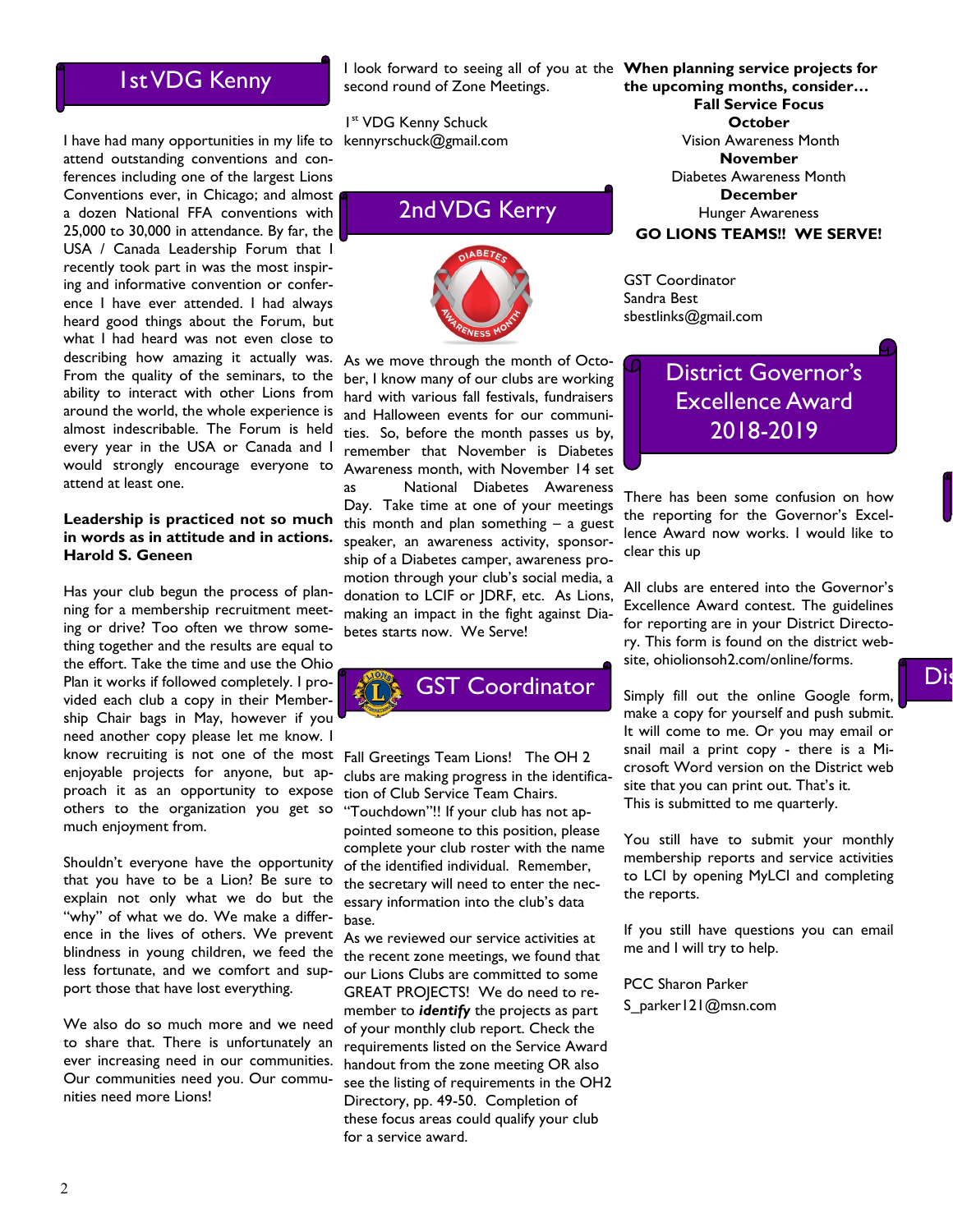### **District Poinsettia Sale**

The District 13 OH-2 poinsettia sale will soon be upon us. Money raised by this sale helps to fund a number of district expenses. Your club support of this fundraiser is much appreciated. At the same time, it makes a great club fundraiser.

District pricing has remained the same since 2016: \$8.50 for the 6-1/2" poinsettias and \$16.50 for the 8-1/2" poinsettias. Red, white, pink and marbled are available in both sizes. Additionally there is a tricolor 8-1/2"poinsettia which has a red, a white, and a pink flower in same pot. You should be contacting past customers to remind them that you will be happy to take their orders. Reaching out to new customers is a great way to add sales.

Complete information and order forms will soon be on the district website and in the hands of all zone chairs and district officers – or contact Lion Ann Miller at babba4ajm@gmail.com

This is an easy way to help fund OH-2 projects and to promote our clubs as we reach out to the public.

Lion Ann Miller OH-2 Poinsettia Sale Chair

### Have a fun evening in Bucyrus!!

Quarter Auction: Bring your quarters to try to win prizes & gift cards donated by local merchants and vendors. (We can provide change for dollar bills.)

Admission: \$10 at the door

Also, shop vendors such as 31, Tupperware, Tastefully Simple, Scentsy, Premier Designs and local merchants. Find some interesting items for Christmas gifts.

When: Monday, Oct. 22<sup>nd</sup> doors open at 6 p.m.

Where: St. Paul's Church, 130 S. Walnut St., Bucyrus (Benefits the Bucyrus Lions Club's projects.)

Contact Joy Hillis at joylee3434@gmail.com or 419- 562-4455 for pre-sale tickets & more information.

## **PLYMOUTH AREA LIONS CLUB ANNUAL**



## SWEETEST DAY ROSE SALE

Oct. 19th  $& 20th$  \$16.00 / DOZ.

SALES LOCATIONS: PLYMOUTH COMMUNITY MARKET SHELBY ACE HARDWARE WILLARD MOOSE

All Proceeds Used for Community Service Project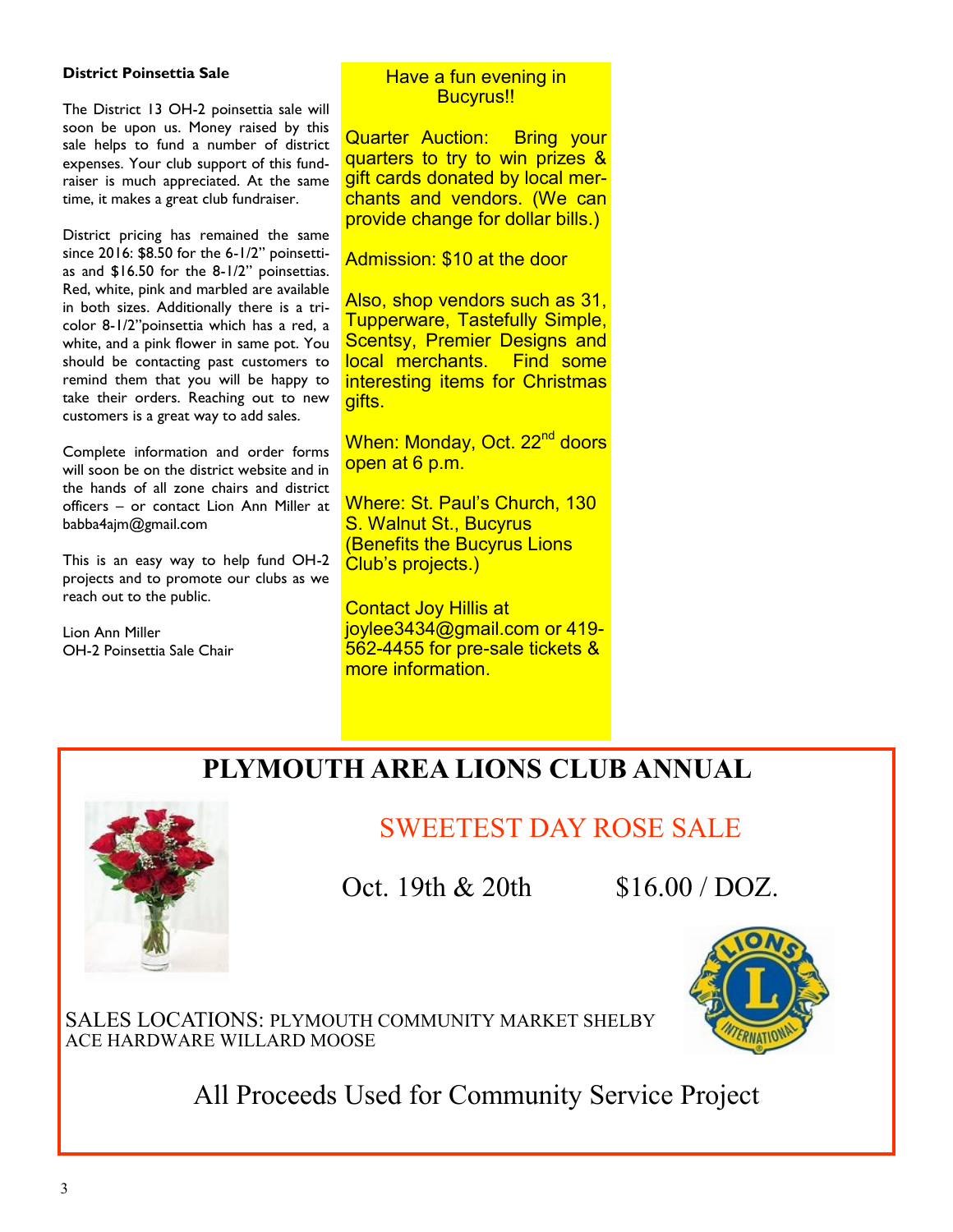Pancake Breakfast



All you can eat pancakes Sausage, fruit & drink included

Saturday October 20, 2018

**Rowsburg Lions Club** Community Center Serving 7:00 am to 10:30 am Adults - \$5.00 Children 4 to 10 - \$2.50 Proceeds to be used for Community Service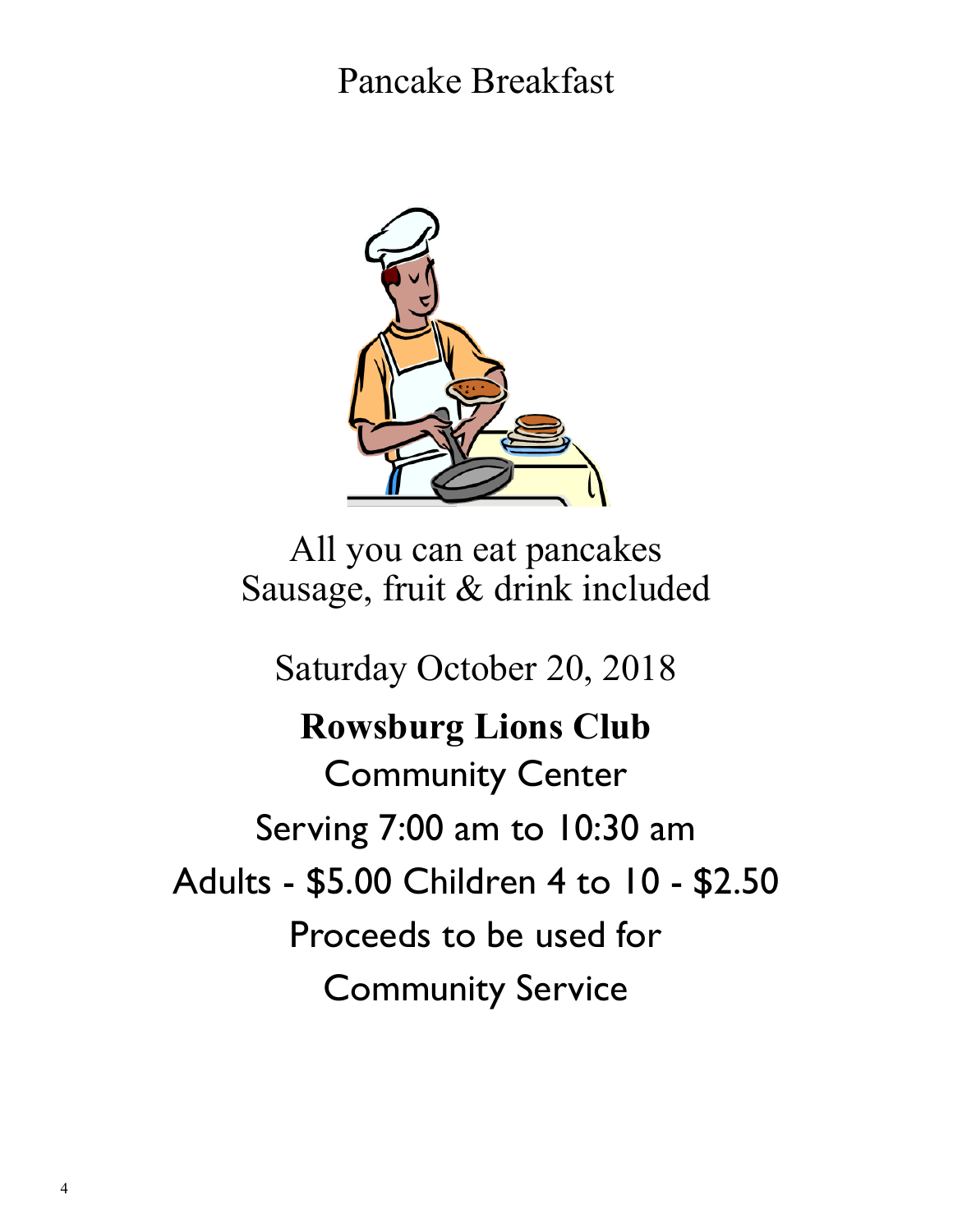### Ashland Evening

The September 6 meeting of the Ashland Evening Lions Club was called to order by Lion President Ed Krakora. Our speaker was Allen Wilson, superintendent of the Ashland County Community Academy. (ACCA). The school works with students who are struggling. With class room instructions and career classes (welding, e.g.), the school is able to help students learn an occupation. The school is funded by the State, enrollment fees, medical insurance and donations.

September 14 & 15: Our food trailer was at Miller-Hawkins providing hotdogs, chips and soda by donation.

September 10: Sight and hearing screening at the schools will began with Reagan Elementary. This year we will be screening students at the high school.

September 23 is the scheduled STEPS Walk/Run at Ashland High School for pediatric cancer research.

October 9 is our highway clean-up along US 250 East. Meet at Fin-Feather-Fur Outfitters at 4:30 p.m.

### Avon

The Avon Leo's had their first organizational meeting and had an amazing number of interested young people. The club is back from summer schedule and in the process of arranging for Thanksgiving and Lion President, Ted Brubaker, is holding Christmas food baskets as well as ringing

the bell for the Salvation Army and CRS.

### Bascom

Sorry to report, this past month we lost a 22-year club member. James "Jim" A Hoover passed away September 20<sup>th</sup>, 2018 at the Good Shepherd home in Fostoria. Jim served in the military and was always ready to serve the club regardless of the project. Jim joined the club in February 1996 and was a faithful attendee until his health prevented him from doing so. We

brother John Hoover.

Bascom Lions 25-year club. We are adding the following to the 25-year club Dallas Heck, Larry Gosche, Randy Hoover, Bob Dewald, and Larry Beidelschies. The 25 year club now totals 20 members, approximately 50% of the club. Congratulations and thanks for all your service.

Last Month we participated in the FACT Legacy Bike Ride with some of our members helping to direct traffic at busy intersections.

On September 18<sup>th</sup>, The Zone Meeting at the Tiffin VFW was attended by President Tim Zoeller, Secretary Dan Brickner, and Larry Cobb.

Also, on September  $18<sup>th</sup>$ , 20 members and enjoyed a buffet style dinner with Beef Stroganoff as the main dish. Jeff Holbrook, new Superintendent of Hopewell-Loudon School. Jeff is married to Abbi and has 2 children Cali, 9 years old and Sydney, 8 years old. We welcomed Jeff into our community as he takes over the leadership position at our local school district.

### Bellevue

Assistant Bellevue High School band director, David Strayer, was the guest speaker for the Bellevue Lions on September 17.

> one of many bells used to start a Bell Choir in the 2012/2013 school year. Starting with just 9 boys and girls and two octaves of hand bells, the bell choirs have now over 100 youth participating.

Concerts are given each year and special occasions such as playing the National Anthem at the Toledo Mudhens games

extend our sympathy to his family and areone of the highlights. This Bell Choir friends in the Bascom community especial-gives a lot of kids the ability to learn a ly his sister Phyllis (Jerry) Swander and his different kind of music and has been a great asset to Bellevue High School.

### Bucyrus

The Bucyrus Lions will be holding their  $7<sup>th</sup>$ "Quarter Auction" on Monday, October 22<sup>nd</sup> at 6:30 p.m. Doors open at 6 p.m. and people can begin shopping at the vendors such as "31" and Tupperware then. Donated items from merchants will be on display for people to look over before the auction. (See flyer page 3)

The Bucyrus "Spooktacular" Treat Night will be on Saturday, Oct. 20<sup>th</sup> at Aumiller Park. The Bucyrus Lions will be there giving out candy, popcorn, children's books and Frisbee-type discs and also collecting used eyeglasses there.

The club has purchased 10 eyeglass collection boxes and will be placing them in various sites in the county. A Peace Poster Kit has been placed at the Bucyrus Middle School and \$100 will be awarded to the top four artists. ALERT Chairman, Mark Rafeld spoke to the club about the ALERT program. The club has added one new member this month.

### Castalia

The Castalia Lions Club Halloween Party is a huge event that the local children look forward to each year. The Halloween Party will be Oct. 24 in the high school gymnasium starting at 6:30, the Margaretta Band will be playing to entertain the children.

Lion Dennis reported on the Jimmy Bukketts Project. The membership enjoyed working this event and Lion Denny will try to book it for 2019.

Second Vice District Governor Kerry Parker made a visit to our club on September 18. Lion Stan Greene completed the rework of shelter supports on the Lions Center Shelter House. Lion Gene reported the September Student of the Month is Grace Bias. The Board of Directors approved one eyeglass case during the last meeting.

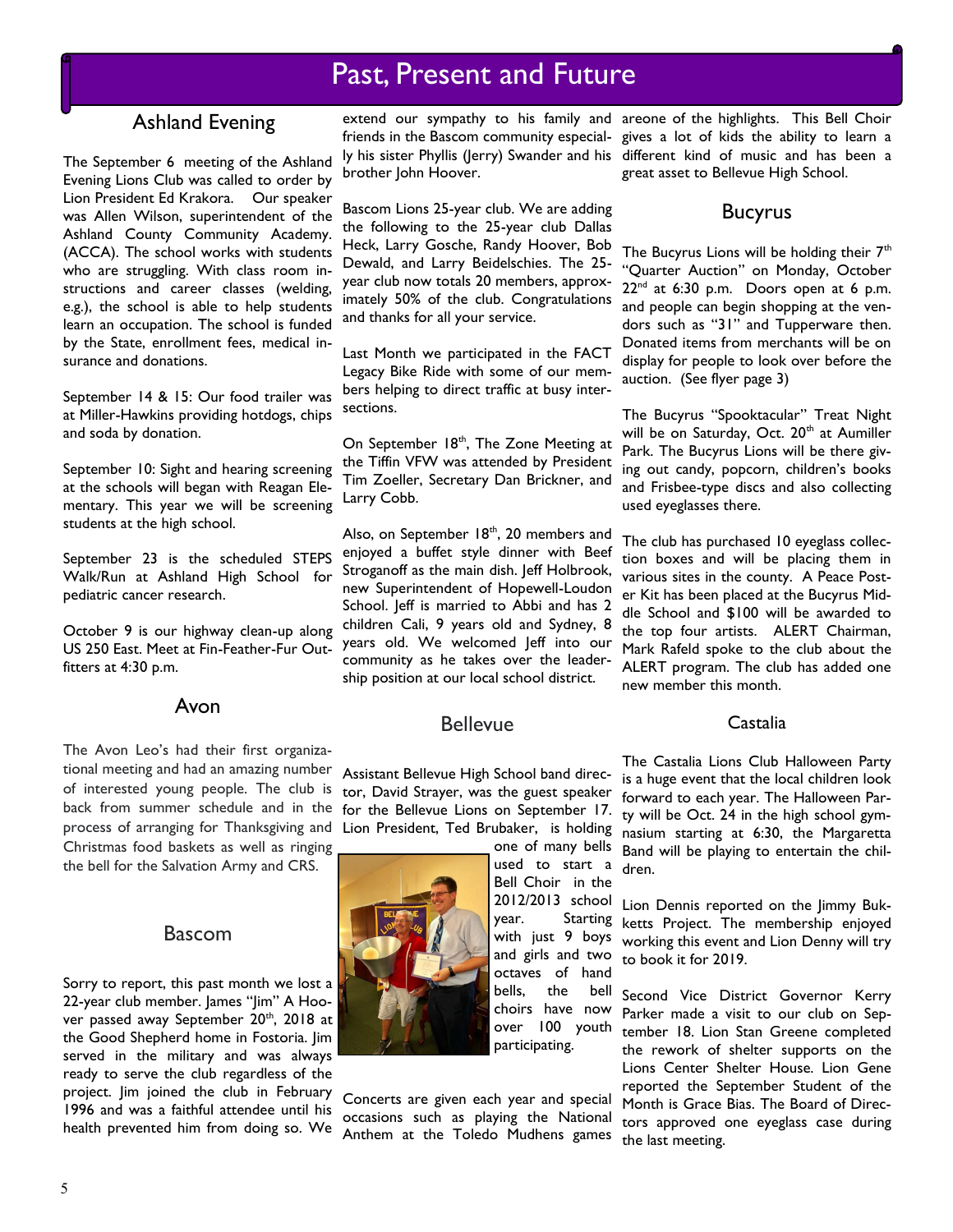### Fostoria

Pilot Dogs visited Fostoria Middle School and provided a presentation and demonstration to the students. The purpose of this visit was to explain Non-Ordinary professions to the students. The students had a chance to "walk with the dogs". In this picture, Lions Becky and Sarah are with the two girls from Pilot Dogs and the beautiful dogs. What a wonderful organization.





Lion Bill Piper receives Melvin Jones Award from the Fostoria Lions .



Fostoria Lions along with McDonald's and Kaubish Library filled 30 backpacks with school supplies for students returning to school.

### Fremont

The September  $4<sup>th</sup>$  meeting was called to

order by President Terry Thatcher with 15 members in attendance. Mayor Danny Sanchez and Bob Gross, Executive The Hayesville Lions Club met September O'Donnell.

Our Mayor brought us up to date on the dam. It is down. They took down the Lieutenant Scott Smart of the Ashland Chemical Feed building and have plans to County Sheriff's Dept. spoke and educatbeautify the area. The work is done as ed all with so much information. He has Phase I and 2. The Mayor meets monthly been with the Sheriff's Dept. 24 with area businesses along with Terra, years. Vanguard, WSOS, Jobs Ohio, and work together on 911. Fremont schools. Developing a relationship with businesses will advance economic development. Bob Gross, Execu-October 4 is the business meeting at 7 tive Assistant, has the list of major manu-pm at Lion Bob Brown's home. October facturers in our city. They are being 18 is our 70th Charter Night at Hayesville asked, "What can we do for you?"

Fremont will be getting new police cruisers and an additional person will be hired. Six people work in the city parks full time, but it is not enough time to beautify the parks. The Mayor would like to utilize civic organizations and churches to adopt a park. The city can help a little, as there are some funds.



Zone Chair Jim Pickering installed our newest member Donna Thatcher, sponsored by husband Terry. Next meeting September 18<sup>th</sup>.

Our first speaker at the September 18<sup>th</sup> meeting was Judge Robert Hart. He came to speak about the proposed constitutional amendment Issue 1 that will be on At the September 11 meeting, Jeff Frankthe November ballot. Our second speaker was Lisa Kuelling from Sandusky County Emergency Management. They are a Public Safety Agency and part of Homeland Security.

#### Hayesville

Assistant were there to speak along with 20 at Stone Lutheran Church. Gene Lion Zone Chairs Jim Pickering and Dick Yeater quizzed everyone with questions about the District and the Hayesville Club.

The Sheriff's office and Ashland

United Methodist Church at 6:30 with a guest speaker.

### LaGrange

LaGrange Lions are accepting donations of new or clean, gently used winter items such as coats, hats, gloves, scarves & boots. We make these items available to those in need, free of charge, at our food pantry dates for the next 3 months starting on Oct. 6. If you have items to donate, please call Ann at 440-315-4278. NO CLOTHING please.

The LaGrange Lions will be holding a Steak Fry/Reverse Raffle on Nov. 10 at Lions Park 240 Glendale St. in LaGrange. Doors open at 5pm. Tickets are \$25/ person which covers your dinner and a spot on the board. We will have a cash bar and a Chinese raffle as well as some side raffle items. Come join us for fun and a chance to win \$500 plus other prizes. For tickets please call Tim at 440-371- 2350. Only 100 tickets available, don't be left out!

### Loudonville

ford introduced the speaker, Head Football Coach, Kevin Maltarich and his wife Kerry. Maltarich gave a history of his education and his philosophy for coaching.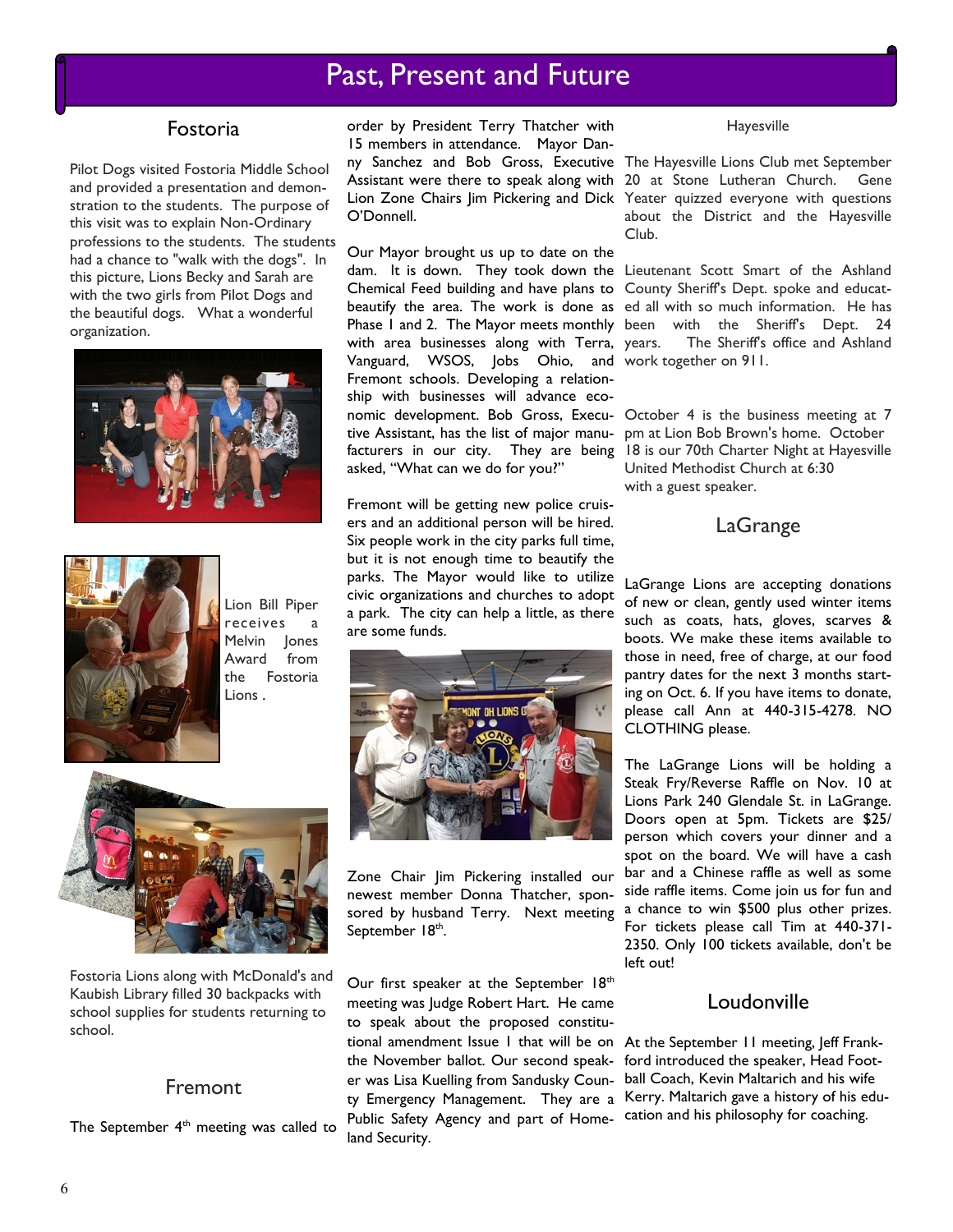### Loudonville continued

Jeff Frankford reported the 32 new Leos have several projects lined up, one is helping with Mohican Community Fund Day, another is working with the Bank on their Shred It Day by carrying paper from cars to the machine.

### Mohawk Lioness

We were pleased to see so many at the July picnic.

Books were audited over the summer. Our club helped our community at an expense of \$6,574.75. Good job!

Zone Social was September 29 at cabin Members were asked to bring a quart of give a state of the school program. vegetable soup to be added to the pot. On the menu were homemade bread, hot Voted to rent the Old Fort Community The old open shelter at the Park was disdogs with all the fixings.

Lions Clubs International is starting a new Voted to buy 4 \$25 PM Gillmor Communewsletter just for the lady Lions. It is nity Park raffle tickets. called the New Voices Newsletter. There started on July 1.

Please note the dates for the Mohawk Lioness Donuts projects: October 27 at the Sycamore Fire House, November 17 at Mohawk High School, and November 24 at Upper Sandusky High School.

### **Norwalk**

Our speakers for the September 11 meeting included Jim Ruffing from the VA requesting a donation for a plaque to be presented at the Dec. 1st Veteran's Banquet, the new Norwalk High School Football coach, Todd Fox and Joe Widman who discussed the new batting cages put into the Athletic complex.

Lion Cindy Penza received a membership at 6:30. key for bringing in a new member.

The Board donated \$150 for the Veter-Thanks to the riders and the members an's Plaque and \$138 for the Senior Citi-who worked in Crestline's food booth. program.

on a weekend outreach trip to San Ra-come and help if you are available! mon in the Mataglapa province that was A Fall Festival for children in the commudone at a church. Of the 83 patients ex-nity will be held at Plymouth High School amined, they used 72 of the reading or on October 29th from 6:30 - 8:00 p.m. bifocal eyeglasses. In the regular clinic in The Club will hand out candy during this the four weeks they saw a total of 87 pa-event. tients and used 54 of the reading and bifo-Christmas in the Village is set for Decemcal eyeglasses.

### Old Fort

behind Colonel Crawford High School . ter - Steve Anway and the treasurer will October  $17<sup>th</sup>$  is Fair Appreciation Dinner 7 pm at the OF Community Cen-

Center July 2018 to June 2019.

is also a Facebook page. This is a way to Voted to donate \$25 to the James Coffey let the women in Lions have a voice. It Endowment Fund. Received a check from the Sandusky Co. Ag Society.

### Plymouth

September 12 Two eye glass purchases were approved.

A blood drive was held on Sept. 20th and 19 good units of blood were collected. Thanks to everyone who helped and brought food.

Six members attended the Zone meeting and five members signed-up to attend the Zone Social on Sept. 29th. Flags will be put up on October 6th at 9:30 a.m. for Columbus Day and taken down on October 10th at 5:30 p.m. before our meeting

The final parade of the season was on September 22nd in Crestline.

zens group who requested replacement Roses will be sold on Friday and Saturequipment for their Meals on Wheels day, October 19 and 20. Lion Don re-In the month of August the Lions Eye a.m. on October 17. Sorting will begin as Clinic in Esteli Nicaragua saw 83 patients soon as they are unloaded, so please ported 500 dozen have been ordered and will be received between 7:30 and 8:00

ber 1st. The Club will again be giving train rides, which turned out to be a very popular event last year.

### Republic

cussed. The old open shelter is in bad shape. The club will build a new open shelter.

Lion Nick H moved to donate \$250.00 to the Food Pantry and the motion carried .

### **Tiffin**

Tiffin Lions lost a faithful Lion, Glenn Ritzenthaler died September 5. s. He was an avid sports enthusiast, participating, watching, officiating football and basket ball games in the area for 29 years. He joined Lions in 2000 and worked two big projects Habitat for Humanity and Popcorn balls. He loved to play cards and ride his red scooter in parades.

Tiffin Lions will be working on the Popcorn Ball Project in a storefront in Tiffin Westgate Mall, 692 W. Market. The store front is beside the Barber shop.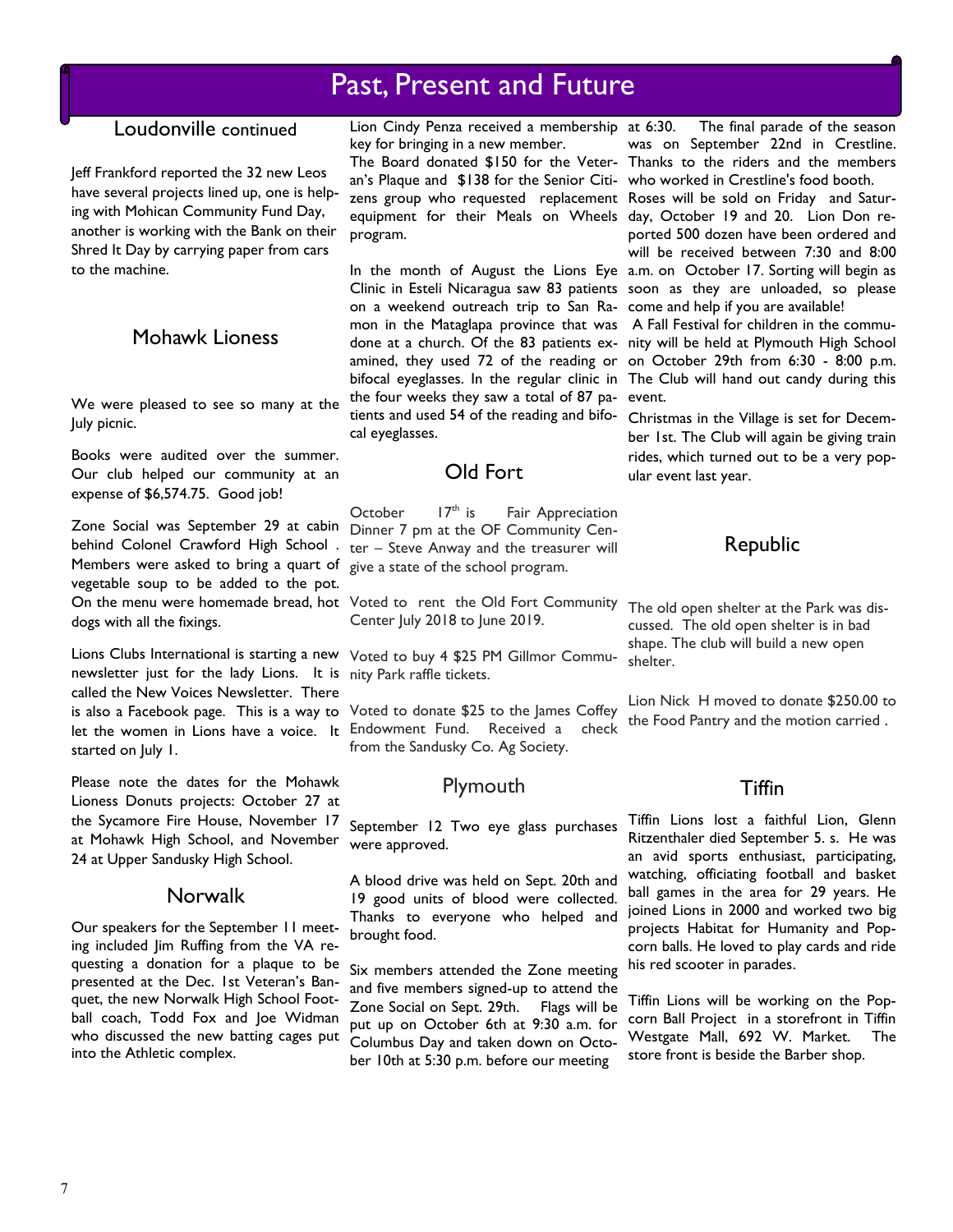### Tiffin continued

Dates for the event are Mondays and Thursdays, 6:00 pm light meal, 6:30pm ready to work. November dates are 12, 15, 19, 26, 29. December dates are 3, 6, 10, 13, 17.



### Vermilion

Zone 3 Advisory meeting took place at The Nest in Vermilion September 6. Vermilion had eleven members present and received the Lion due to having the most Lions present from our club and will hold the Lion until the next Zone meeting.

Bingos began this month at two local nursing homes with Leos helping. We sold homemade french fries, hot dogs, coffee, hot chocolate, cider, water, and pop at the September 23, Wollybear Festival. We helped the American Red Cross collect 19 units of blood with their Blood Drive September 24, at Ritter Library.

September 28, we served lunch to the Lucy Idol people at our property. We are selling red roses at \$15 a dozen for Sweetest Day. PDG Jim Jeavons installed a new member, Jim Elk.

We had a program on the Piggyback Foundation. They have a store in Norwalk called When Pig's Fly. Items are donated will be sold at the store with money going to help those in need, children up to the age of 22.

The Halloween parade at the shopping center will be October 20. We will have a table to distribute candy to all children

in costume. The Leos will be having a Hall oween costume contest at the high school. They also are working at the home junior high football games. More projects are on their agenda throughout the year. Plus Vermilion Leos will hold the Leo District Convention in Vermilion in the spring.

On November 24, we are to be working at German's Villa for the OSU vs Michigan game. Doors open at 9AM, free draft beer, tailgating food buffet, cash bar, 50/50 raffle, lottery tree raffle, etc for \$20 a ticket. Proceeds will go to the Vermilion Salvation Army and Operation Christmas Joy. The game will be on two jumbo screens.